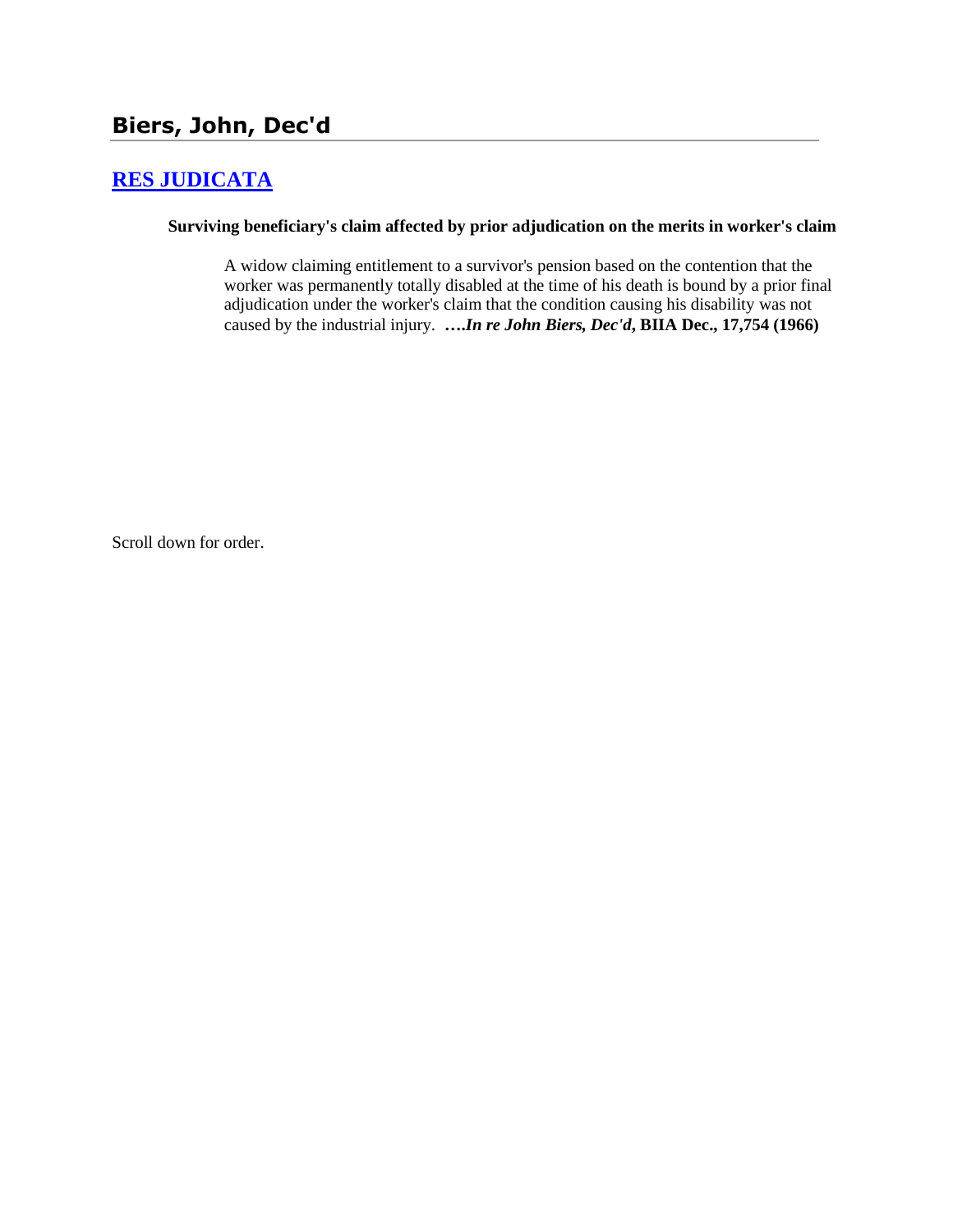#### **BEFORE THE BOARD OF INDUSTRIAL INSURANCE APPEALS STATE OF WASHINGTON**

**IN RE: JOHN BIERS, DEC'D ) DOCKET NO. 17,754**

**CLAIM NO. C-87671 ) DECISION AND ORDER**

APPEARANCES:

Petitioner, Anna Biers, by Irwin S. Elyn and Gerald Shucklin (Associate Counsel)

Employer, Northwestern Improvement Company, None

Department of Labor and Industries, by The Attorney General, per Kenneth E. Phillipps, William J. Van Natter, and Wesley G. Hohlbein, Assistants

**)**

Appeal filed by the petitioner on May 1, 1962, from an order of the Supervisor of Industrial Insurance dated March 13, 1962, rejecting this claim for a widow's pension. **SUSTAINED**.

## **DECISION**

The Board has reviewed the record in the light of a Proposed Decision and Order issued in this matter on February 26, 1965, and a Statement of Exceptions duly filed thereto by the Department of Labor and Industries on March 16, 1965. As a result thereof, we conclude the exceptions are well taken and that this claim must be rejected.

The medical evidence as a whole leads us to conclude that the decedent was permanently unfit for gainful employment by reason of a worsened back condition at the time of his death. The proximate cause of such worsening is disputed as a matter of medical inquiry, although, as we shall subsequently point out, it is undisputed as a matter of law. Dr. James P. Mooney, a general practitioner and the decedent's attending doctor, attributed the decedent's worsened back condition and his total disability to his industrial injury, whereas two orthopedic specialists presented by the Department placed the blame on the natural progression of aging processes.

The Hearing Examiner resolved this issue by giving greater weight to the testimony of the decedent's attending doctor by virtue of what we deem to be a purely mechanical application of Spalding v. Department of Labor and Industries, 29 Wn. 2d 115. We find ourselves unable to subscribe to this disposition.

The Spalding case does not purport to enunciate some sort of immutable rule or mandate that the opinion of an attending or treating doctor is per se controlling upon disputed medical points.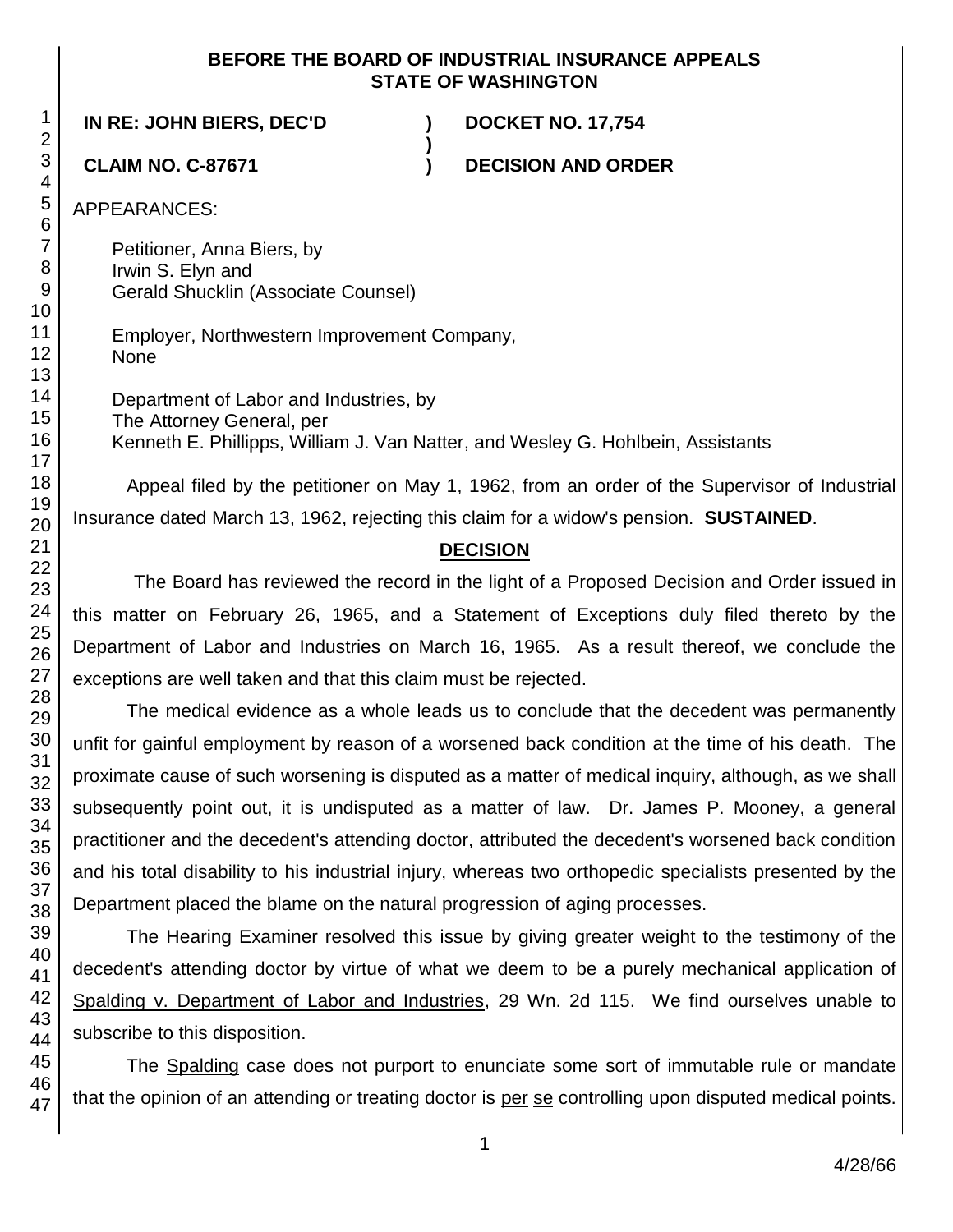The Court expressly noted it was not laying down any hard and fast rule, and clearly indicated that the qualifications of the attending doctor had to be considered. Moreover, the medical dispute in Spalding revolved around the extent of disability, whereas in the instant matter, it centers upon the cause thereof. This alone logically constitutes a distinction with a difference, although, here again, it is but one of several factors to be considered in weighing conflicting opinions in arriving at a final judgment on the point in issue, and is not in itself, controlling.

The testimony of the petitioner's doctor, Dr. Mooney, is of the weakest sort. He only saw the decedent a few times. Insofar as his testimony discloses, he apparently never conducted a thorough physical examination of the decedent. For the most part, his testimony consisted of reading statements and complaints from various applications to reopen the decedent's claim, and giving answers to highly leading questions. His testimony is devoid of any specific physical findings. The doctor was a general practitioner with no specific knowledge or training in the field of orthopedics. In this respect, his testimony demonstrated no more than a very general and basic knowledge of the pathological conditions involved which fall squarely within the orthopedic field of medical specialty.

In our opinion, the clear weight of the medical evidence, as rendered by two orthopedic specialists presented by the Department, establishes that the decedent's total disability resulted from the natural progression of pre-existing aging processes.

In any event, the cause of the worsening of the decedent's back condition has heretofore been established as a matter of law and is not open for further inquiry herein. On July 12, 1960, the Department, in response to an application by the decedent to reopen his claim for aggravation filed on June 3, 1960, adjudicated that there was no aggravation due to his industrial injury, but that his condition was attributable to a "natural progression of the pre-existing osteoarthritis, osteoporosis, and degenerative changes about the discs." The application to reopen the claim had been submitted on the decedent's behalf by the petitioner's witness herein, Dr. Mooney, who felt the decedent's back condition had worsened due to his injury to the extent that he was permanently and totally disabled as of that time (June, 1960). The Supervisor's order of July 12, 1960, rejected this contention and attributed his existing back condition and disability to the natural progression of aging processes. No appeal was prosecuted from the Supervisor's order of July 12, 1960, and it accordingly became a complete and final adjudication. It is clear that a widow's cause of action under the Act is a new, original right that is independent of the rights of the workman so that his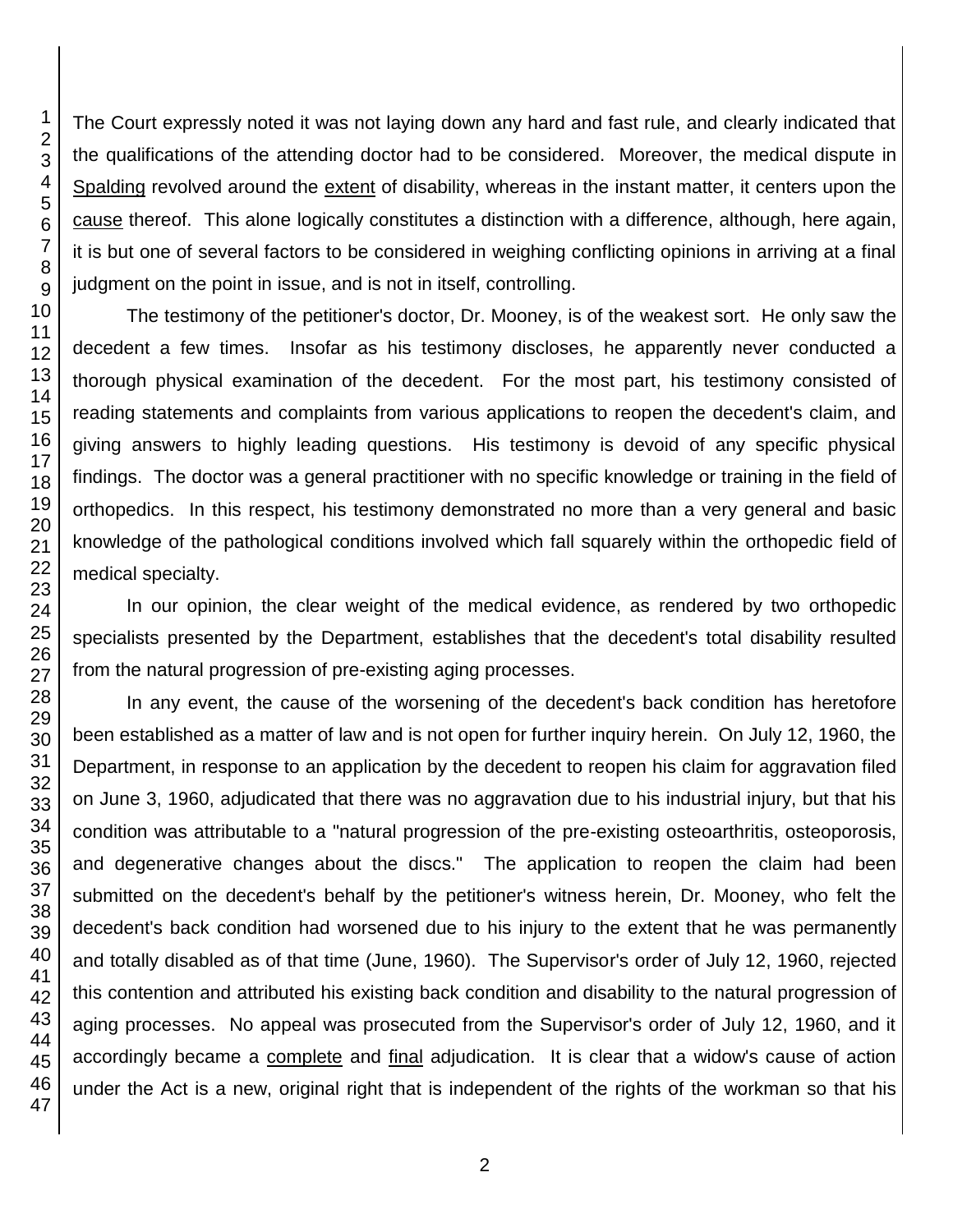failure to file a claim or to secure a final adjudication as to any aspect thereof, does not foreclose his widow from filing a claim in her own right and litigating any matter that was not prosecuted to a final judgment in the workman's claim. Beels v. Department of Labor and Industries, 178 Wash. 301; McFarland v. Department of Labor and Industries, 188 Wash. 357; Devlin v. Department of Labor and Industries, 194 Wash. 549. However, it is also clear that the widow is bound under the principle of res judicata as to any matter that was prosecuted to a final adjudication in the workman's claim and is essential to a recovery by the widow in her own cause of action. Ek v. Department of Labor and Industries, 181 Wash. 91

In the instant matter, the petitioner's contention of permanent and total disability as of the date of the decedent's death is based upon the same pathological conditions (osteo-arthritis, osteoporosis and degenerative disc disease) that were segregated as unrelated to the decent's injury by the Department's order of July 12, 1960. The causal relationship of such pathological conditions to the decedent's industrial injury is essential to the petitioner's right to a recovery, and since no appeal was taken from the Supervisor's order of July 12, 1960, it became a final Adjudication and res judicata upon the point. Ek. v. Department of Labor and Industries, supra.

### **FINDINGS OF FACT**

After reviewing the entire record in light of the exceptions filed, the Board makes the following findings:

- 1. On August 4, 1953, the decedent injured his back while lifting a conveyor's shaft during the course of his employment with the Northwestern Improvement Company. His claim was allowed and on July 9, 1954, the Supervisor of Industrial Insurance issued an order closing the claim without an award for permanent partial disability. Following a protest by the decedent, the Supervisor issued an order on October 25, 1954, reopening the claim to award the claimant a permanent partial disability allowance equal to 10% of the maximum allowable for unspecified disabilities, and thereupon closed the claim.
- 2. On April 27, 1956, the decedent filed an application to reopen his claim for aggravation, and on June 6, 1956, the supervisor issued an order reopening the claim for treatment and further action. On June 11, 1957, the Supervisor issued an order closing the claim with a permanent partial disability award of 20% of the maximum allowable for unspecified disabilities, less the prior award.
- 3. On December 19, 1957, the decedent filed an application to reopen his claim for aggravation, and on March 18, 1958, the Supervisor issued an order reopening the claim for treatment and further action. On March 11, 1959, the Supervisor issued an order closing the claim without

3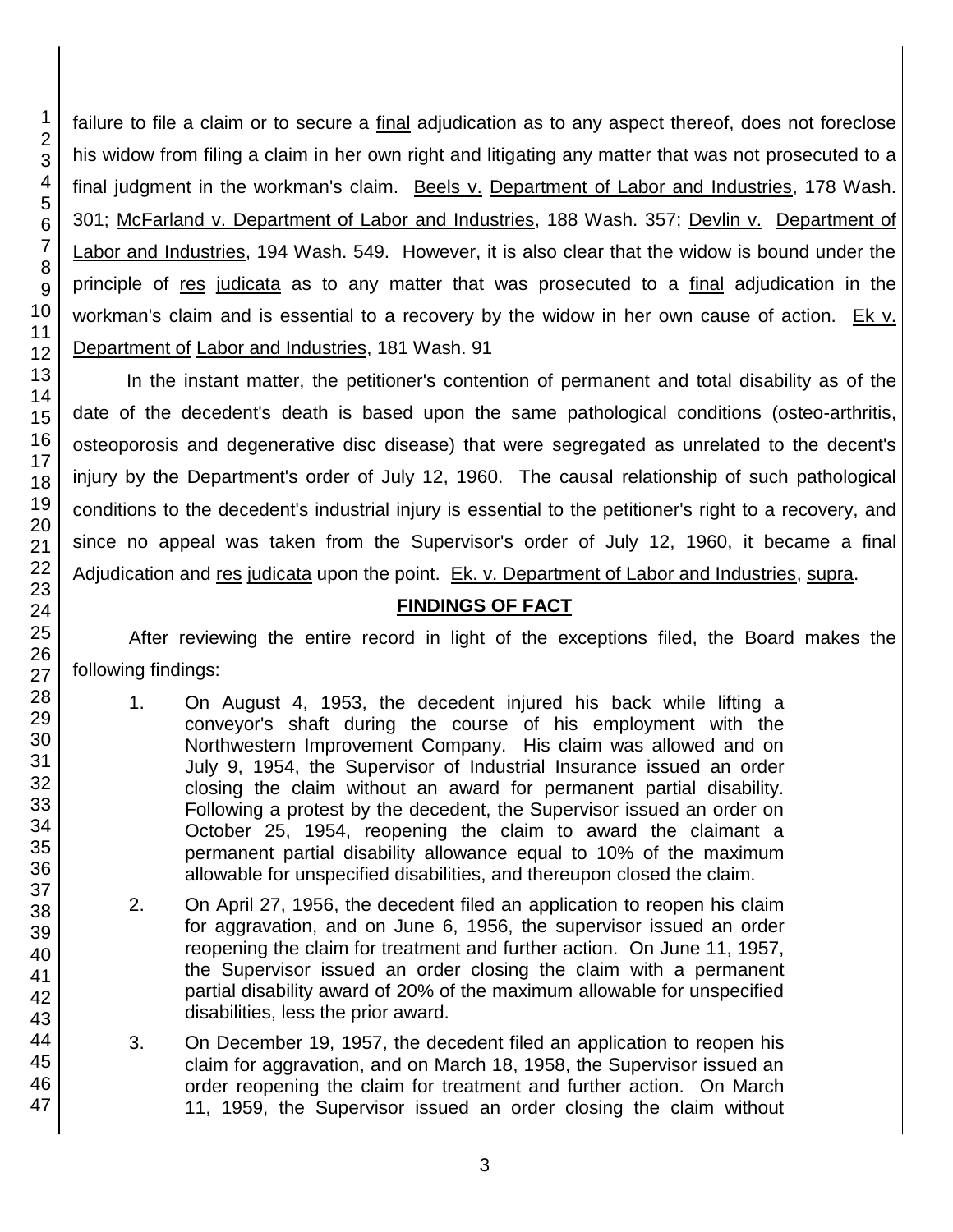further award for permanent partial disability. On May 15, 1959, the decedent file a notice of appeal to the Board. On March 18, 1960, the Board issued an order dismissing the decedent's appeal.

- 4. On June 3, 1960, the decedent filed an application to reopen his claim for aggravation, and on July 12, 1960, the Supervisor issued an order denying the application for the reason that: "The condition is attributable to a natural progression of the pre-existing osteoarthritis, osteoporosis, and degenerative changes about the discs." No appeal was taken from this order.
- 5. On May 5, 1961, the decedent filed an application to reopen his claim for aggravation, and on July 3, 1961, the Supervisor issued an order denying the application. On August 3, 1961, the decedent filed a notice of appeal and thereafter died on December 23, 1962. Upon notification of the death, this Board issued an order on February 14, 1962, dismissing the decedent's appeal.
- 6. On February 27, 1962, the petitioner filed an application for a widow's pension. On March 13, 1962, the Supervisor issued an order denying the application on the following grounds:

"WHEREAS the cause of death, as shown on the official death certificate, was acute coronary artery disease due to chronic coronary disease of 40 years duration, neither of which are related in any manner to the condition resulting from the injury of August 4, 1953, and

WHEREAS the deceased had been unable to work for many months prior to his death but that inability to work was not due to the injury of August 4, 1953 but was due to the normal progression of pre-existing conditions of osteo-arthritis, osteoporosis, degenerative changes about the spinal discs and his age and he was not therefore totally permanently disabled by reason of the injury of August 4, 1953 at the time of death,....."

On May 1, 1962, the petitioner filed a notice of appeal, and on May 24, 1962, the Board issued an order granting the appeal. On February 26, 1965, a hearing examiner of the Board issued a Proposed Decision and Order. A Statement of Exceptions thereto was duly filed by the Department of Labor and Industries on March 26, 1965.

7. The decedent's worsened back condition was due to the normal progression of pre-existing conditions of osteoarthritis, osteoporosis, and degenerative disc disease, and was not the result of his industrial injury of August 4, 1953.

## **CONCLUSIONS OF LAW**

Based upon the foregoing findings, the Board makes the following conclusions:

1. The Board has jurisdiction of the parties and subject matter of this appeal.